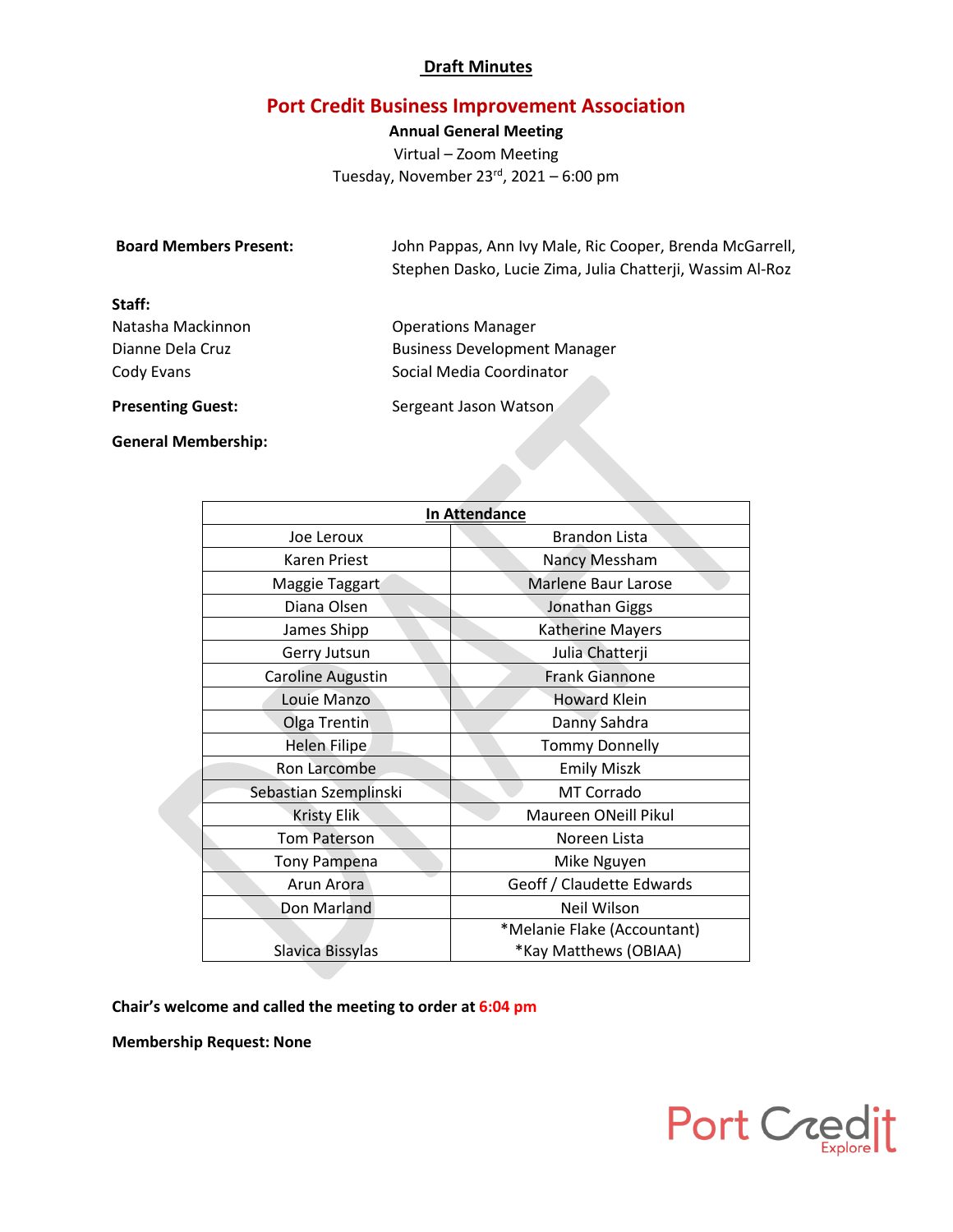# **Port Credit Business Improvement Association**

**Annual General Meeting** Virtual – Zoom Meeting Tuesday, November  $23<sup>rd</sup>$ , 2021 – 6:00 pm

**Disclosure of Pecuniary Interest: None Disclosure of Conflict: None Greetings:** John Pappas introduces Board Ann Ivy Male introduces Staff

#### **Councillor's Report**

Brief remarks by Ward 1 Councillor Stephen Dasko

- Challenge for community still goes on with COVID
- Thank you to staff and board of the BIA with these strange and unique times –
- Extended parking holiday paid parking thru Lakeshore corridor and BIA district 25<sup>th</sup> till January  $14<sup>th</sup>$
- Using social media to promote to get people out shopping in Port Credit
- Identifying issues of concern ie. East side issues of standing water fixed near Sushi (productive walkabouts)
- Bringing back Classic Car Thursday's- source of bringing vibrancy back to the village on the east side. City has been very good in participating and footing bill for spaces – encourages more foot traffic with Musicians and activities including Kyle on Stilts reminding social distance
- Patio program cultural node project allows for patios to be placed in parking lots fees waived buyin until 2023
- Thank Paint the Town Red and MWF for pivoting bringing vibrancy back and people along our main streets
- The tremendous loss of Beatrice continues to still be a huge blow and a fixture in our community. Lookout renamed "Queen Bea lookout"
- PCBIA participated in the economic development with the city to help everyone thru the pandemic: Thefutureisunlimited.ca assistance with COVID
- The Compass is moving headquarters to Endwell building across from Metro on Lakeshore in March 2022
- Closeout with Ward One Excellence awards embracing all that have done well in our community 100 nominations – tenacious community
- BIA boundary change extends to Broadview on the West side encompassed Brightwater community, New members of the PCBIA
- Stephen Dasko announces Free Parking from November 25, 2021 to January 14, 2022 as part of WinterIN the Port

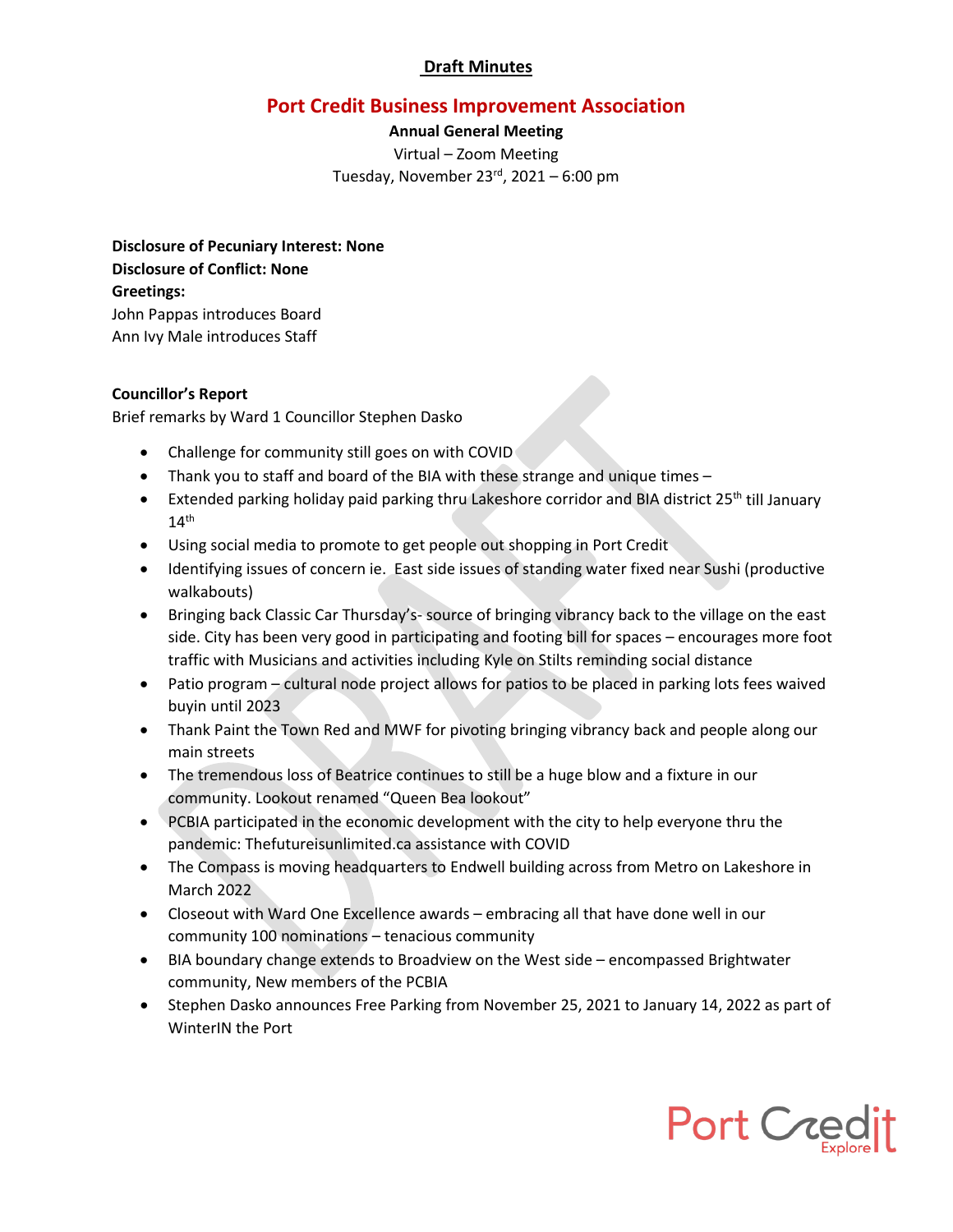# **Port Credit Business Improvement Association**

### **Annual General Meeting**

Virtual – Zoom Meeting Tuesday, November  $23<sup>rd</sup>$ , 2021 – 6:00 pm

#### **Chair, John Pappas Report**

- Thank you, Jake Pedler
- Getting things back on track and stronger than before
- We are here as volunteers, and love Port Credit
- Keep the faith, with our strong board! together we will make Port Credit humming the way it was with a very strong and stable board

### **Safety + Security Report, Sgt. Jason Watson**

- The paid duty program is hard to explain logistically how well it is working  $-$
- Having two police officers roam and around and be proactive is very success yes huge amount of money policing. But we get dedicated resource between 8:00pm and 2:00 am
- June 1 and August 31 crime analyst corridor bridge and lakeshore hwy 10 and lakeshore ran query thru week – if patterns and bringing in thousands of people throw in alcohol calls of service would be higher – just not the case (during that three-month corridor actually only 40 calls of service) during that entertainment area. 16 only a Friday or Saturday night.
- 28 evenings 16 calls for service very successful project
- Shooting that occurred not related to bar nor Port Credit area- would have occurred anywhere those people were that evening (anomaly)
- John added officers check in all along east and west side (increase value of Port Credit Brand) tourist mecca and we don't want to get into situation where police show up breaking up fights being preventative and very valuable – thanks Jake for spearheading

## **Written Annual Report provided by Operations Manager, Natasha Mackinnon & Business Development Manager, Dianne Dela Cruz**

## **Brief remarks by staff regarding part time job descriptions and duties including current and future tasks. Presented by**

o Natasha MacKinnon Operations Manager

- o Dianne Dela Cruz Business Development Manager
- o Cody Evans Social Media Coordinator
- **Strategic Plan 2019-2022 presented by Wassim Al-Roz**
	- Improve, beautify, and maintain public lands and building with the BIA
	- Recently Port Credit was designated as one of Mississauga's Cultural Hubs because of our rich culture of restaurants music and art.

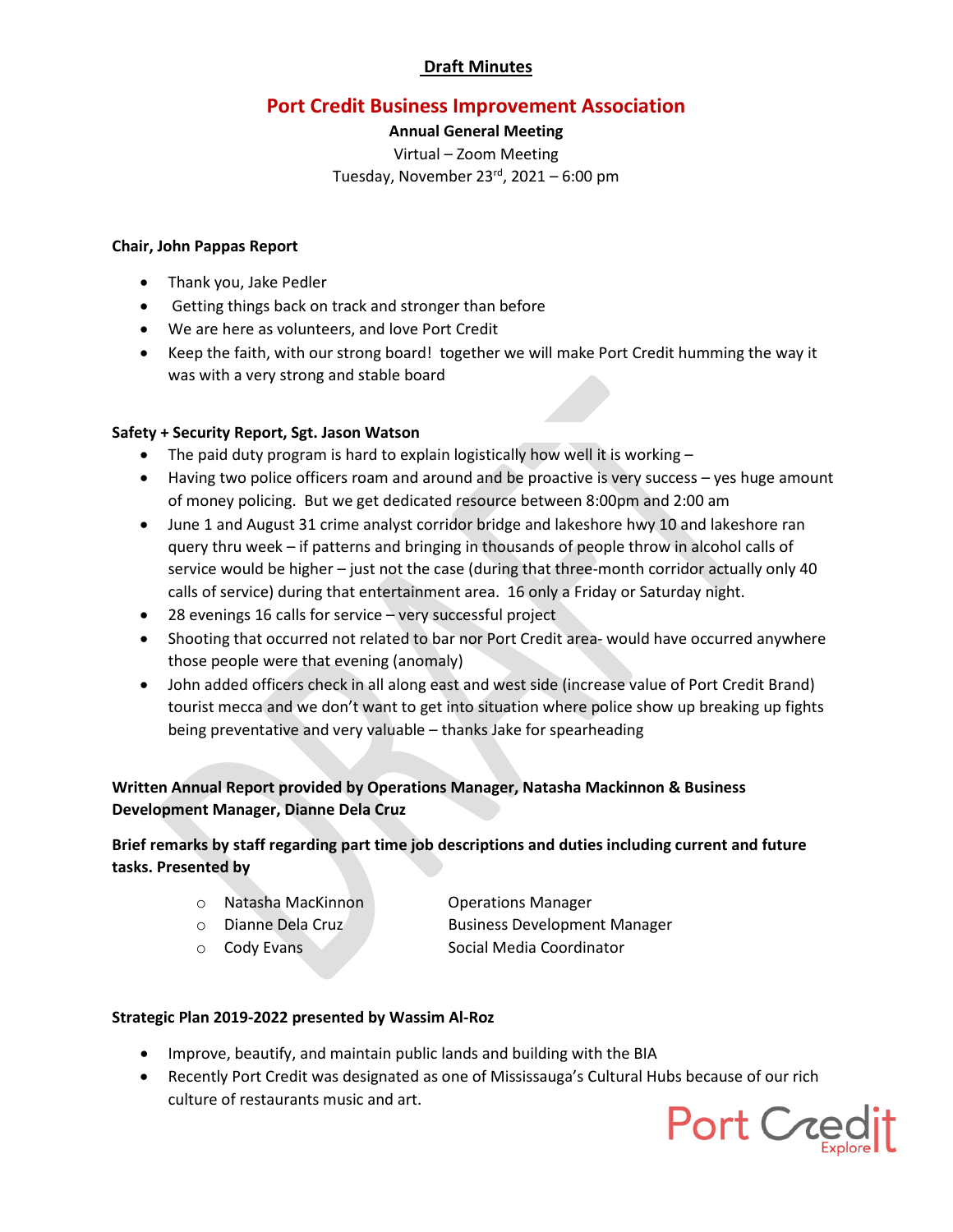# **Port Credit Business Improvement Association**

### **Annual General Meeting**

Virtual – Zoom Meeting Tuesday, November  $23<sup>rd</sup>$ , 2021 – 6:00 pm

## **Beautification Report, Natasha MacKinnon**

- Illuminate the Port New twinkling lighting on our main street and iconic lighthouse
- Partnering with the City of Mississauga Made program designing new banners in support of BIA beautification project providing a platform for local arts showcasing their talents
- Streetscape Ambassador Program expanded with 8 Ambassadors with Gail our Streetscape Supervisor - The team worked Monday to Sunday ensuring our streets remained tidy and litter free. Sure, Green on site 2x week. City on Site 3x week
- Mega Muskoka Chair underwent a facelift. Done in partnership with STEPS
- Port Credit Farmers Market returned from June till October with 20,000 in attendance
- Classic Car Thursday second year returning 2022 marketing cars and more entertainment
- Virtual Business Networking Wake It Up Shake It Up and Shake it down. Curating speakers sharing knowledge, skills, and ideas with our business community. Decided to Hit pause until we could host in person
- WinterIN the Port Lighting of the Lighthouse November 4<sup>th</sup> gather and countdown 5:00 -7:00 at Lighthouse
- Cram the Ram December  $11<sup>th</sup>$  charity component inviting community to donate food, toilets et for those in need partnership wit Peel Chrysler
- Strolling Santa's coming back first 3 Saturdays in December
- Frost Finale January  $29<sup>th</sup>$  community to enjoy wood carving, warming stations and live music
- Businesses are People Campaign advocating support from the government shared with OBIAA, Tourism Mississauga, Provincial and Federal Government and across social media
- Fall in the Port Strolling Jack o Lantern was out on our streets
- Reconnect Festival and events grants awarded \$62,000 funding goes toward new lighting and installations.
- Celebrate Art and Culture Grant awarded 7500.00 from Arts IN the Port (funds used to Fall in the Port campaign and main street decorations
- Student summer job grant awarded a subsidy of \$3850.00
- Healthy communities \$200,000 Grant not chose to be the recipient this year but will continue to submit grants to assist with funding this project
- MBOT awarded \$7500. To help promote seasonal shop local campaigns
- Winter in the Port Sponsorships Port Credit Community Foundations \$30,000 + \$7500. For our Frosty Finale- Suregreen Landscaping -\$10,000 +15,000 worth of décor for our decorative poles Brightwater sponsored \$20,000
- Streamlining programs operation manuals tracking and filing staffing identifying needs in the office… Currently hiring communication coordinator START DATE 2022

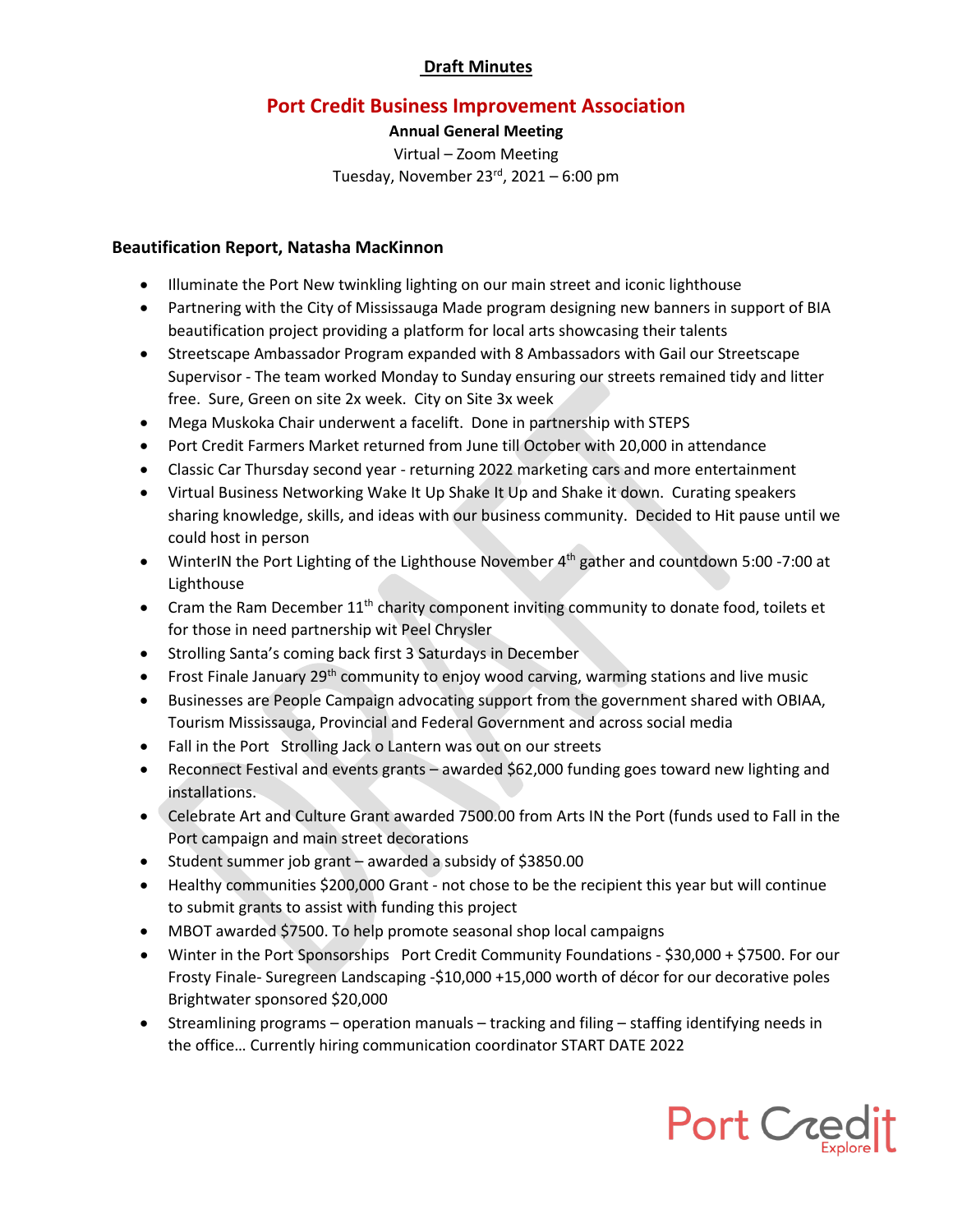# **Port Credit Business Improvement Association**

#### **Annual General Meeting**

Virtual – Zoom Meeting Tuesday, November  $23<sup>rd</sup>$ , 2021 – 6:00 pm

### **Marketing Report, Ann Ivy Male**

- Highlights
- East Village Think Tank Increased Social Media following
- Launch PCBIA TikTok Channel DayIN the Port IG Series
- New Port Credit Website Farmers Market Rebranding
- New Social Media Coordinator 2022 Port Credit Event Calendar

| Events:                        | <b>Additional Projects:</b>           |
|--------------------------------|---------------------------------------|
| Virtual Lighting of Lighthouse | <b>Businesses are People Campaign</b> |
| <b>Networking Events</b>       | Prideln the Port                      |
| Port Credit Farmers Market     | Insauga Partnership                   |
| <b>Classic Cars Thursday</b>   | <b>Family Day Art Contest</b>         |
| <b>Busker Family Day</b>       | PCBIA Online Holiday Catalogue        |
| WinterIN the Port Series       | Spring Photo Contest                  |

## **Advocacy Report, John Pappas**

- Speaking at the Mayors Press Conference to increase rent and wage subsidies and approve loan deferrals – MBOT, Mayor, Rudy, Kay Matthews, leveraged everyone pushed for everyone's benefit.
- Not always successful but were heard –
- Spearheaded a letter to change the Red Zone Policies signed by Peel BIAs and sent to all levels of government
- Advocated with Dr. Loh not to close businesses give us the rules to keep us 99% safe then everyone going home
- Open to be more smaller business friendly now
- Had a meeting with Mary Ing was unsuccessful without positive outcome
- Advocated for Increase and extension of rent subsidy, increase and extension of wage subsidy, Banks to approve loan deferrals, help with fixed costs and taxes, create a recovery plan for businesses post -COVID, HELP WITH FIXED COSTS AND TAXES AND PROVIDE IMMEDIATE CASH LOCKDOWN SUPPORT GRANTS

### **Business Recruitment, Lucie Zima**

- New committee focusing on supporting new businesses in our BIA
- Focus on building a welcome program supporting new businesses, create stronger sense of community i.e. New orientation package, mentorship program, support from the BIA

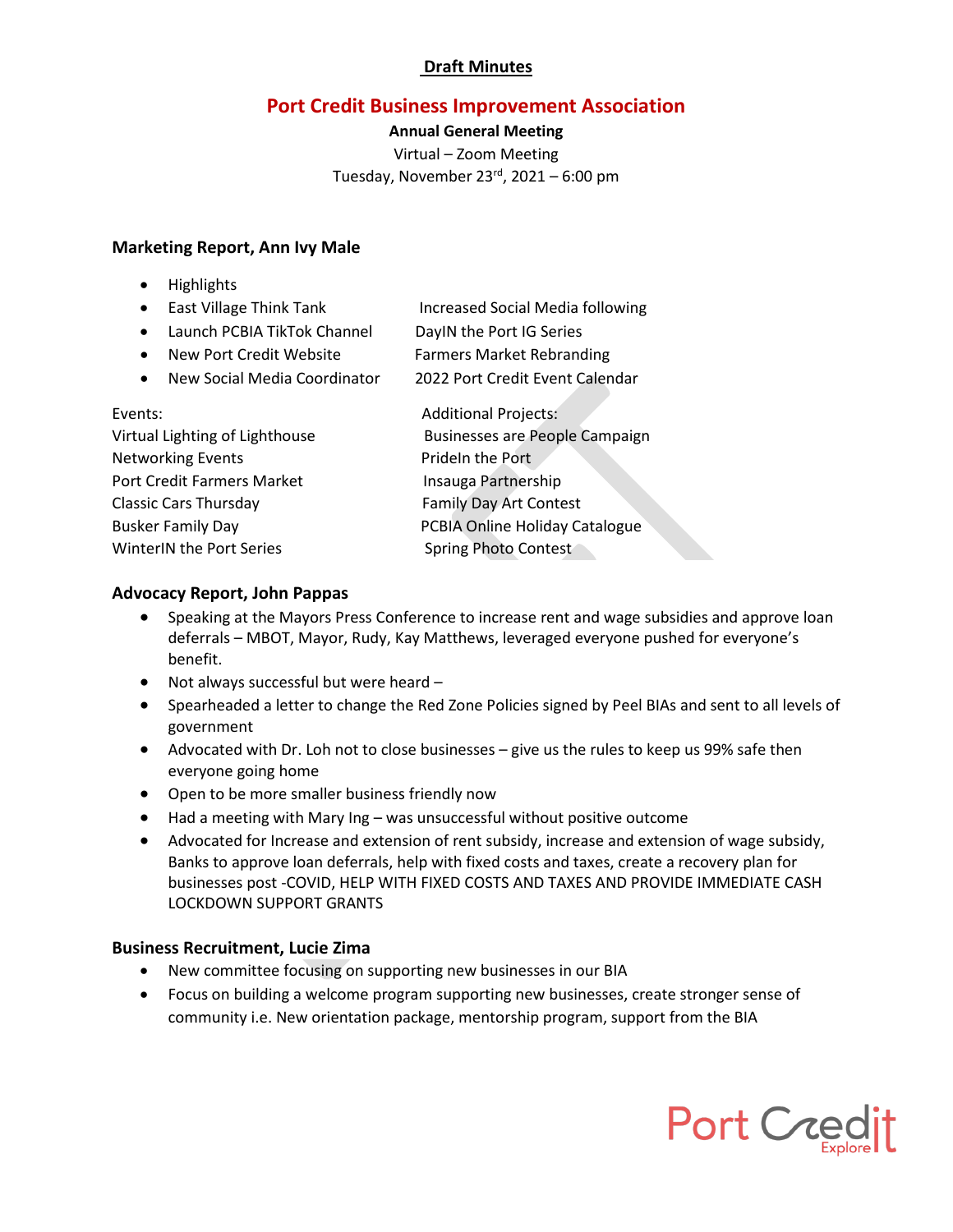# **Port Credit Business Improvement Association**

## **Annual General Meeting**

Virtual – Zoom Meeting Tuesday, November  $23<sup>rd</sup>$ , 2021 – 6:00 pm

#### **Approval of the 2020 Annual General Meeting Minutes:**

**Motion: Jonathan Giggs Seconded: Frank Giannone Discussion:**

Jonathan: should be noted he attended last year's meeting. Ensure correct spelling.

**Poll vote: Moved and Carried**

**Approval of 2020 Audited Financial Reports presented by Brenda McGarrell**

#### **Motion: Brenda McGarrell**

#### **Seconded: Jonathan Giggs**

#### **Discussion:**

Jonathan: raised concerns regarding litigation from 2020 former General Manager re: Income profit and loss statement and why there was no mention of the cost.

- John Pappas: responded that the situation has been cleared up. It was under \$5000.00 ultimately paid out. Encapsulated in fees and not a line item.
- Melanie: confirmed encapsulated under professional fees. No litigation against BIA currently.
- Jonathan: members should be made aware of when a litigation arises and when it is resolved.

Jonathan: Concerns regarding levy in 2020 budget reads 901,000 vs actual 864,955. Why the discrepancy?

- Brenda: Municipal levy is collected some taxes are not collected from properties, unpaid taxes and people who recorded unpaid challenges. Always a claw back when money is not collected in its entirety.
- Jonathan: inquires why there is no note about the under levy in the budget.
- Melanie: budget is created before the under-levy amount is known.

Jonathan: when was the budget finalized because it was not presented in 2020 AGM meeting. According to minutes we just approved the budget was approved in February.

• Melanie: budget is due December which is the same time under levy is released. The budget is not approved until February.

Jonathan: how much confidence are we going to have in the operating budget about income coming in when primary source of income for the BIA is the under levy. How is number calculated?

• Brenda: Look at previous years budget and give our best estimate – the fundraising does bring in a fair amount of monies to reconcile overall budget.

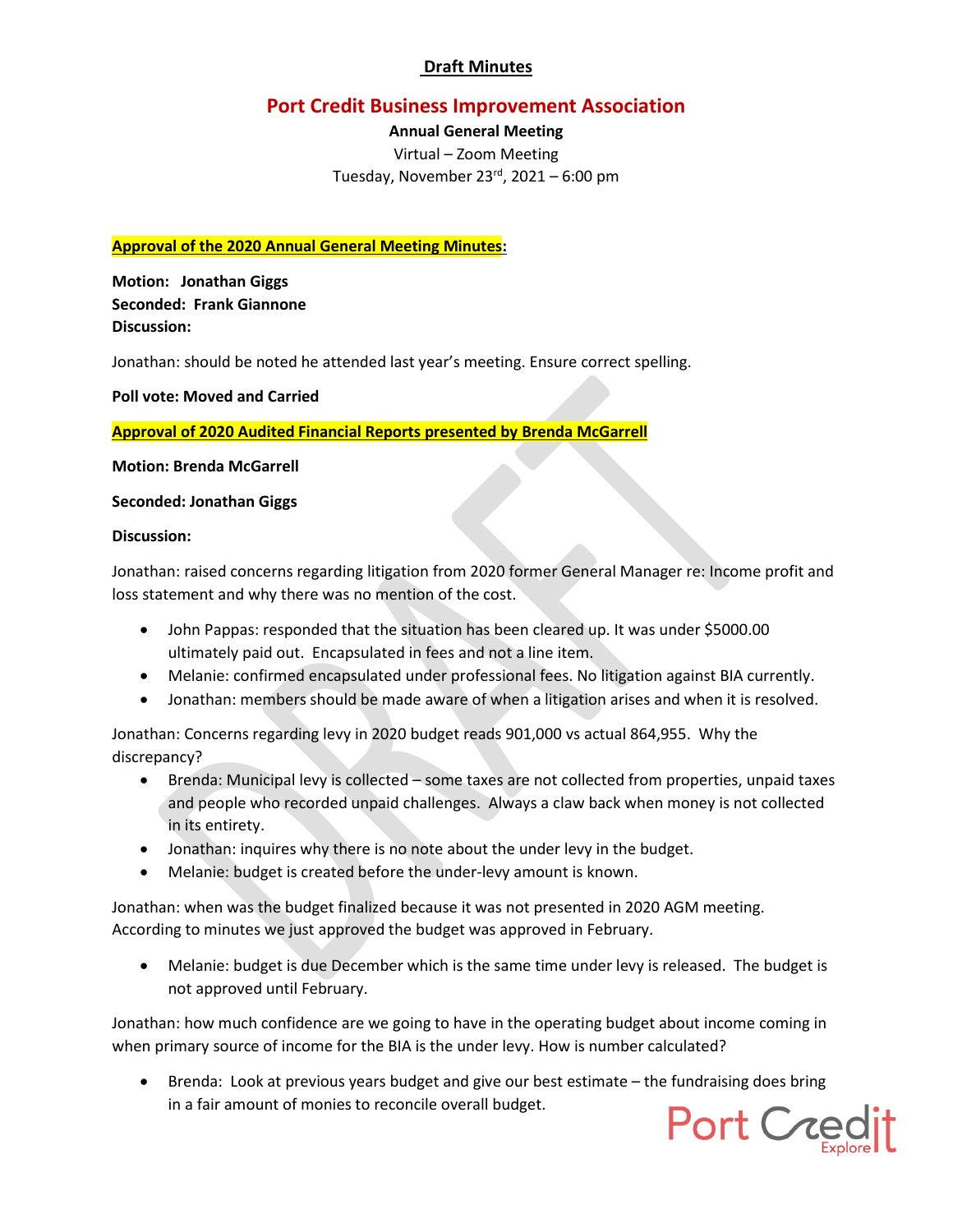# **Port Credit Business Improvement Association**

### **Annual General Meeting**

Virtual – Zoom Meeting Tuesday, November  $23<sup>rd</sup>$ , 2021 – 6:00 pm

- Jonathan: quoted Stephen Dasko "our boundary has increased which means more businesses will be paying into the levy." Compares 2019 budget to 2021 budget pointing out that in 2021 the budget decreased. Why if our boundaries expanded.
- Brenda: During the COVID YEAR we reduced the budget we used reserves on a line item.
- Jonathan: property owner has no choice but to pay the special assessment. Shouldn't a lien be placed on that property if they do not pay?
- Brenda: the city decides how much each taxpayer pays. We just go in with the municipal levy that we feel will cover all the programs and events for that year. BIA has no control over taxes paid or reduced.
- John Pappas: is it possible to have an over levy?
- Brenda: No. \*\*\* If a business goes out of business, that affects the under levy. If the city does receive payment, they will claw it back.
- Jonathan: if a business closes the property owner is still responsible for paying the taxes on that property. If they are not paid a lien is placed against the property.
- Stephen Dasko: comments on supporting Jonathan if he has further concerns to email his office.

### **Poll vote: Moved and Carried**

### **Approval of 2021 Operating Budget presented by Brenda McGarrell**

**Motion: Brenda McGarrell Second: Frank Giannone Discussion:**

Jonathan: raises concern about approving 2021 Budget in November. When was this budget approved by the board because under the constitution you cannot spend money until you have an approved budget, Secondly, was this the budget that was submitted to the city of Mississauga because it is absent of notes and explanation? We have not been given income statements to see how we are matching up to the budget.

- Brenda: responds with 2021 Budget established in March and it was approved by the board in March 2021. Then submitted to city by there deadline. The board gets together annually to discuss budgets. All programs were outlined prior to this budget being discussed.
- Jonathan: was the city provided more detail when budget was submitted
- Brenda: City wants a general idea and receive a line by line with no notes. The city receives exactly what we are being shown on the screen.
- Natasha: confirmed

Jonathan: inquires when was this budget made public?

- Dianne: confirms budget was posted on website last week.
- Jonathan: raises concerns that he had inquired about when the budget would be posted in July and was told it would be shared soon. Suggests this process is not successful and members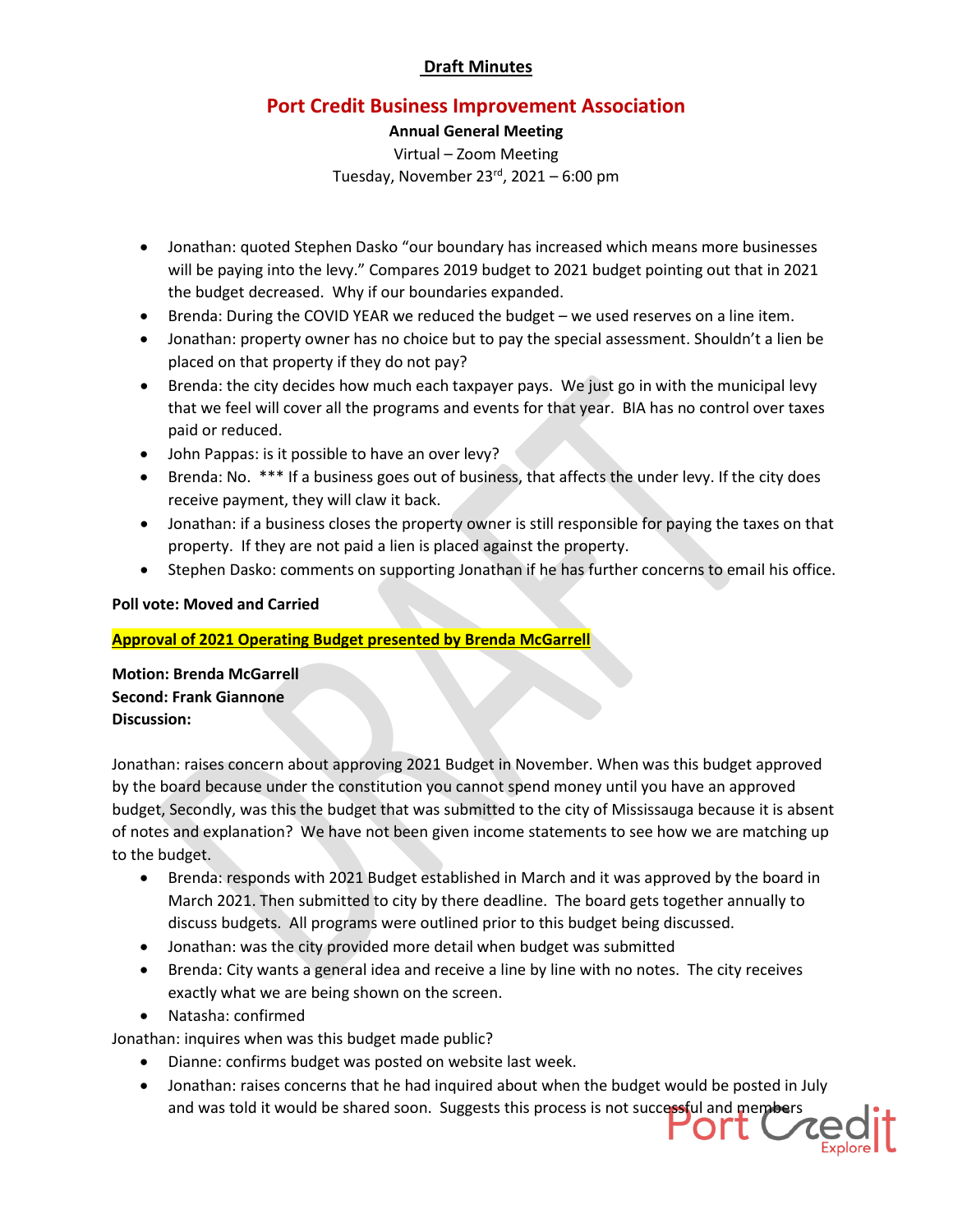# **Port Credit Business Improvement Association**

**Annual General Meeting**

Virtual – Zoom Meeting Tuesday, November  $23<sup>rd</sup>$ , 2021 – 6:00 pm

should have had the budget in March, because it was something we were asking for in the last general meeting.

• Brenda: in all fairness we were updating the website, the board is voted in on their merit and in good faith on spending the budget. Acknowledges that board once approved should be posted in timely matter and will be going forward.

Frank: are we required to approve the 2021 budget as a membership?

- Brenda: at the AGM they want us to ratify and confirm that budget has been reviewed and discussed. The treasury has changed their deadline – so you will be getting the new budget sooner. Deadline is now October.
- **Kay Matthews (OBIAA): unless your constitution clearly defines it under the Municipal Act – of which every BIA in the province of Ontario except Toronto falls under. A budget needs to be reviewed by membership but not necessarily approved.** The approval is done by the board and council – I would agree normally membership has more time to review the budget. The AGM meeting is not really about ratification but more giving the member s an opportunity for feedback.
- Jonathan: in last year's AGM a motion was passed to post the budget at least six months after the AGM.

### **Poll vote: Moved and Carried**

*\*\* Frank Giannone recommends that next year we vote to say to review the budget rather than approve the budget based on this conversation.*

### **Approval of 2022 Operating Budget presented by Brenda McGarrell**

\*\*Stephen Dasko confirmed with Brenda that 2022 BIA budget was approved by the city by treasury\*\*

Jonathan: inquires what is the provincial HST for \$10,000 and how did you arrive at new budget for classic cars?

- Brenda: responds not everything is HST exempt, we budget 10,000 to cover
- Dianne: responds that the budget was increased because in previous years the city covered costs for permits, bagging the meters, setting up the street i.e., the pylons but will not be covered again in 2022. Cost is around \$7,000 to \$8,000. Increase in marketing, social media, staffing and logistics. Budget was doubled to cover permits and entertainment.

**Jonathan makes a motion** that future budgets include a column that itemizes the previous year, the actual monies spent, and include more detail so members can read budget with more information

#### **Seconded: Marlene Larose**

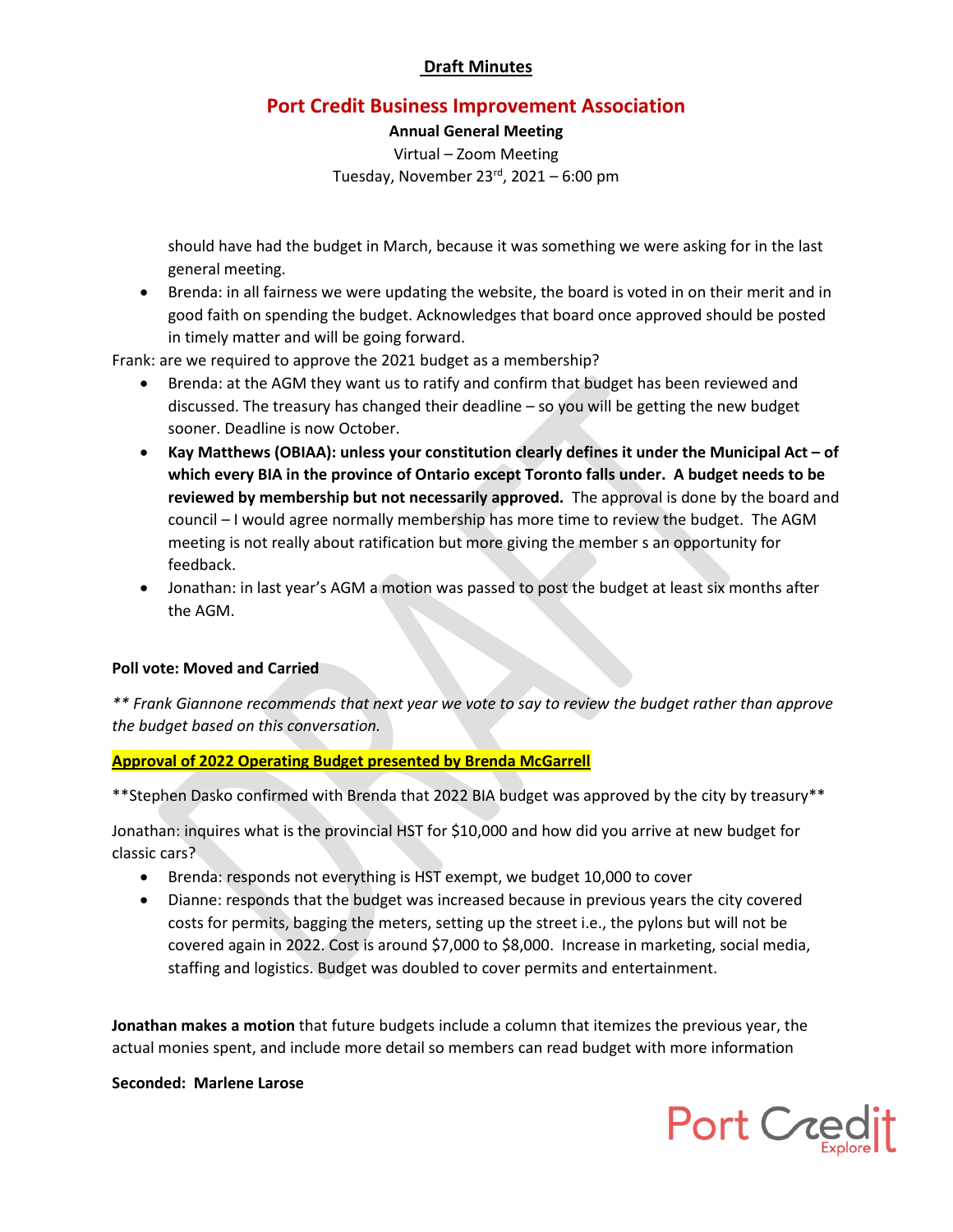# **Port Credit Business Improvement Association**

**Annual General Meeting** Virtual – Zoom Meeting Tuesday, November  $23<sup>rd</sup>$ , 2021 – 6:00 pm

#### **Discussion:**

Frank: please keep in mind that cost to date will not include the full year and will only in actuality be 10 months. I do not think it's a good idea to put all information in. It is not in the role of membership to do this – this is the responsibility of the board.

• Jonathan: accepts Frank's recommendation and will exclude actual expenses, and will go with budget of current year, and previous year. Jonathan would still like to see some notations.

\*\* Danny attempts to re-open discussion regarding spending but instead advised to bring his concerns forward when approving budget.

**Jonathan makes a** *new* **motion:** that future budgets include a column that itemizes the previous year, and include more detail so members can read budget with more information

**Seconded**: Marlene Baur Larose

#### **Voting: Moved and Carried**

#### **Additional discussion:**

Danny: wants there to be more control of spending the money.

- John Pappas: believes we get excellent value for our spending.
- Jonathan: concerns regarding landscaping budget (one of our largest items)
- Brenda: Yes, we are under contract until December 2022. Was put out to tender.
- Natasha: this contract includes the cleanliness and beautification for planters throughout the entire year and seasonal décor is under that umbrella. Offer many services that they do not charge for and donate. Offer more assistance i.e., cleaning our streets and are quick to fix any light fixtures. Team is available to us 7 days a week. Continued as per the quality of service we receive.
- John Pappas: biggest piece of our mandate is beatification and is always a large of every BIA budget, its in every constitution. When it is put out to tender, they are always the best bid and provide a lot of value. John confirms he is comfortable with what we spend.
- Melanie Flake: budget for landscaping was the same for 2021-2022.

*Frank Giannone mentions that under Gross Profit should be Gross revenue*

**Motion to Approve The 2022 Operating Budget Motion: Brenda McGarrell Seconded by: Frank Giannone Poll vote: Moved and Carried**

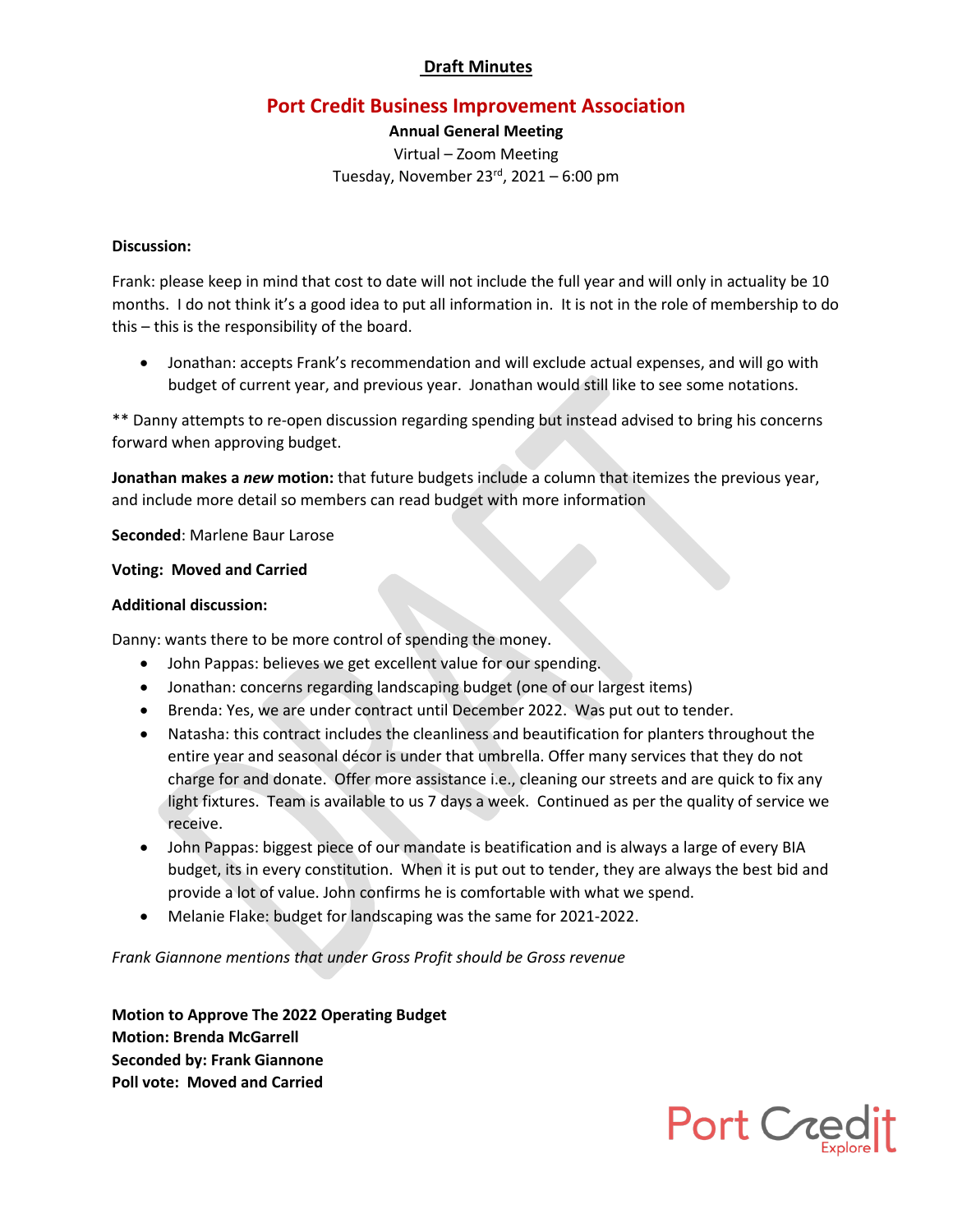# **Port Credit Business Improvement Association**

**Annual General Meeting** Virtual – Zoom Meeting Tuesday, November  $23<sup>rd</sup>$ , 2021 – 6:00 pm

#### **New Business**

Jonathan: need for additional board members and believe board members should be chosen by the membership

- Nominates Danny a long-time business owner and would like to start a nomination and nominate Danny as a board director.
- Danny: declines.
- Brenda: nominations are called after the fourth year and there is a process in place. To join the board, you must sit in on 3 meetings consecutively. And show interest, then they can be nominated for a seat on the board.
- John Pappas: members can sit on committees without having a seat on the board.
- Danny: accepts offer to help John on parking committee.

Jonathan: Christmas free parking program – fears that the free parking for the whole day is being consumed by owners and employees and defeats the purpose. Will it change to 2 Hour or 3 hours?

- John: Most retailers are very happy and appreciative of this program especially Christmas time competing with malls. Cannot enforce a time restraint.
- MT: thinks it's a big advantage and embraced by the community. It is not policed but we are mindful.

Joe: do we need to be a full-time member of the BIA to sit on the board

• John: confirms yes you do. Stated on website.

Jonathan: for next year AGM, omit the BIA presentation and focus more on the business and particularly, finance, approving budget, and approving board members. Allow members to have their say.

- John Pappas: can be contacted by cell and/or email. Door is always open and will do our best to serve you. Always with good intentions.
- Brenda: any member can join any board meeting (generally last Wednesday of every month)
- Kay Matthews (OBIAA): 1. AGM meeting is to do an Annual Report, as well as your audited financials. The reporting at the beginning of this meeting is part of the mandate under the Municipal Act. You need to do an annual report to your membership and council. Members are able to attend any board meeting because they are public. That does not mean they have a say at director level. They cannot participate unless they request to present on a specific item on the agenda.

**Closing Remarks – Chair John Pappas** Thanked everyone for attending